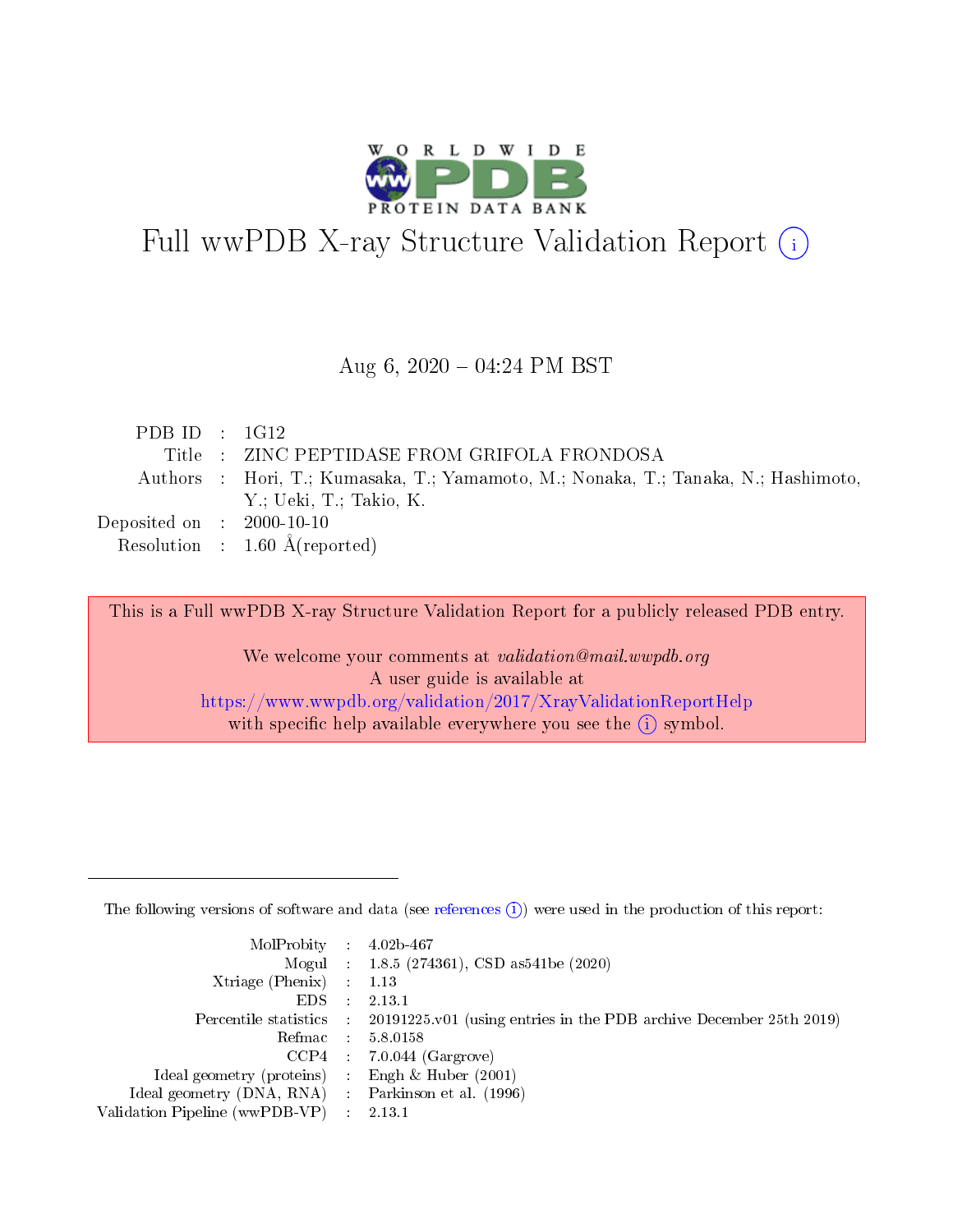# 1 [O](https://www.wwpdb.org/validation/2017/XrayValidationReportHelp#overall_quality)verall quality at a glance  $(i)$

The following experimental techniques were used to determine the structure: X-RAY DIFFRACTION

The reported resolution of this entry is 1.60 Å.

Percentile scores (ranging between 0-100) for global validation metrics of the entry are shown in the following graphic. The table shows the number of entries on which the scores are based.



| Metric                | Whole archive<br>$(\#\mathrm{Entries})$ | Similar resolution<br>$(\#\text{Entries},\,\text{resolution}\,\,\text{range}(\textup{\AA}))$ |
|-----------------------|-----------------------------------------|----------------------------------------------------------------------------------------------|
| $R_{free}$            | 130704                                  | $3398(1.60-1.60)$                                                                            |
| Clashscore            | 141614                                  | $3665(1.60-1.60)$                                                                            |
| Ramachandran outliers | 138981                                  | $3564(1.60-1.60)$                                                                            |
| Sidechain outliers    | 138945                                  | $3563(1.60-1.60)$                                                                            |
| RSRZ outliers         | 127900                                  | $3321(1.60-1.60)$                                                                            |

The table below summarises the geometric issues observed across the polymeric chains and their fit to the electron density. The red, orange, yellow and green segments on the lower bar indicate the fraction of residues that contain outliers for  $>=3, 2, 1$  and 0 types of geometric quality criteria respectively. A grey segment represents the fraction of residues that are not modelled. The numeric value for each fraction is indicated below the corresponding segment, with a dot representing fractions  $\epsilon=5\%$  The upper red bar (where present) indicates the fraction of residues that have poor fit to the electron density. The numeric value is given above the bar.

| Mol | $\cap$ hain | Length | Quality of chain |    |
|-----|-------------|--------|------------------|----|
|     |             |        | 4%               |    |
|     |             | 167    | 95%              | 5% |

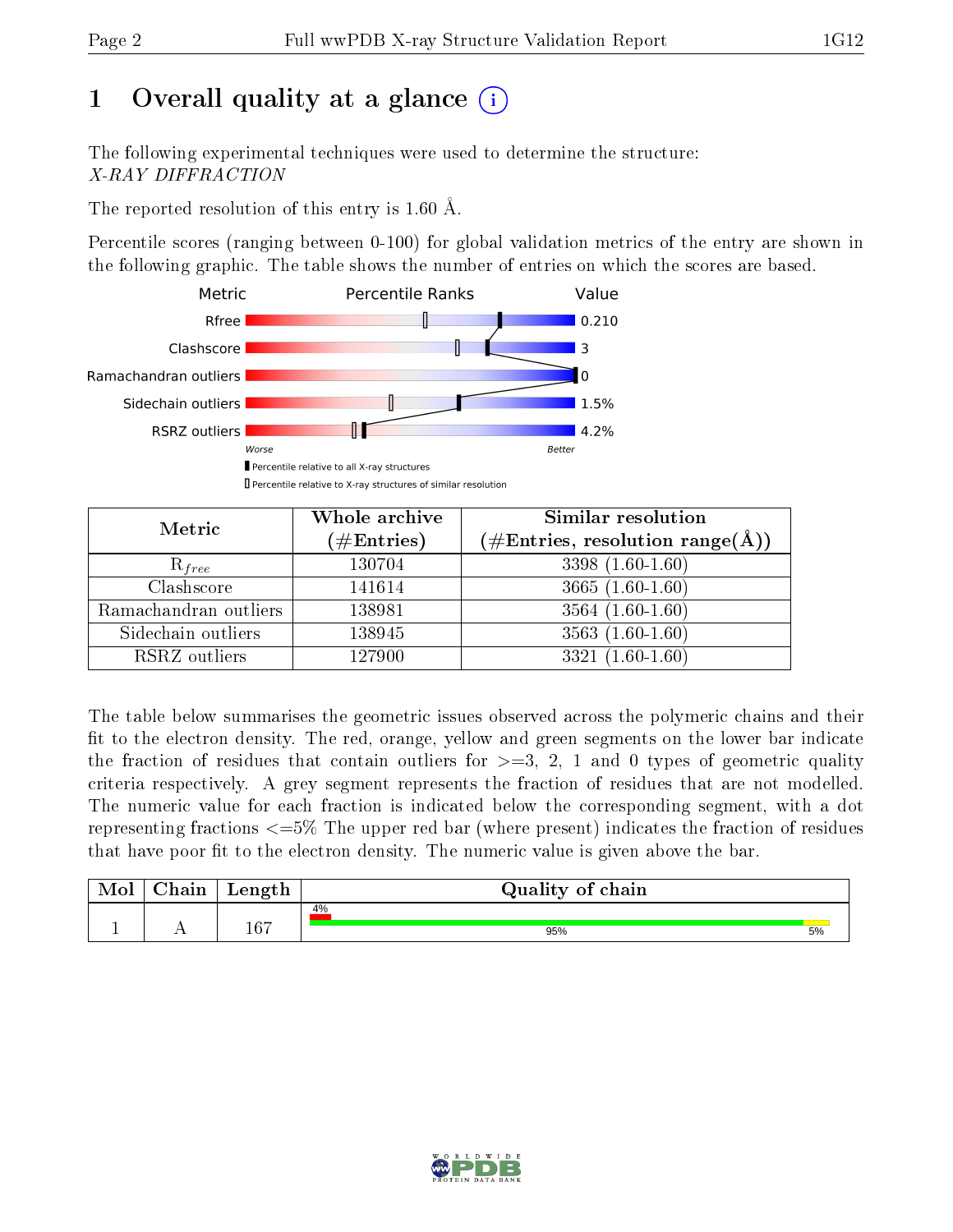# 2 Entry composition (i)

There are 4 unique types of molecules in this entry. The entry contains 1484 atoms, of which 0 are hydrogens and 0 are deuteriums.

In the tables below, the ZeroOcc column contains the number of atoms modelled with zero occupancy, the AltConf column contains the number of residues with at least one atom in alternate conformation and the Trace column contains the number of residues modelled with at most 2 atoms.

• Molecule 1 is a protein called PEPTIDYL-LYS METALLOENDOPEPTIDASE.

| Mol | Chain   Residues | Atoms                  |         |  | ZeroOcc   AltConf   Trace |   |  |  |
|-----|------------------|------------------------|---------|--|---------------------------|---|--|--|
|     | 167              | $_{\rm Total}$<br>1971 | 787 213 |  | 264                       | − |  |  |

• Molecule 2 is alpha-D-mannopyranose (three-letter code: MAN) (formula:  $C_6H_{12}O_6$ ).



|  | $Mol$   Chain   Residues | Atoms              | $ZeroOcc$   AltConf |
|--|--------------------------|--------------------|---------------------|
|  |                          | $\mathrm{Total}$ C |                     |

• Molecule 3 is ZINC ION (three-letter code: ZN) (formula: Zn).

|  | $\text{Mol}$   Chain   Residues | <b>Atoms</b> | $\rm ZeroOcc \mid AltConf$ |  |
|--|---------------------------------|--------------|----------------------------|--|
|  |                                 | Total        |                            |  |

• Molecule 4 is water.

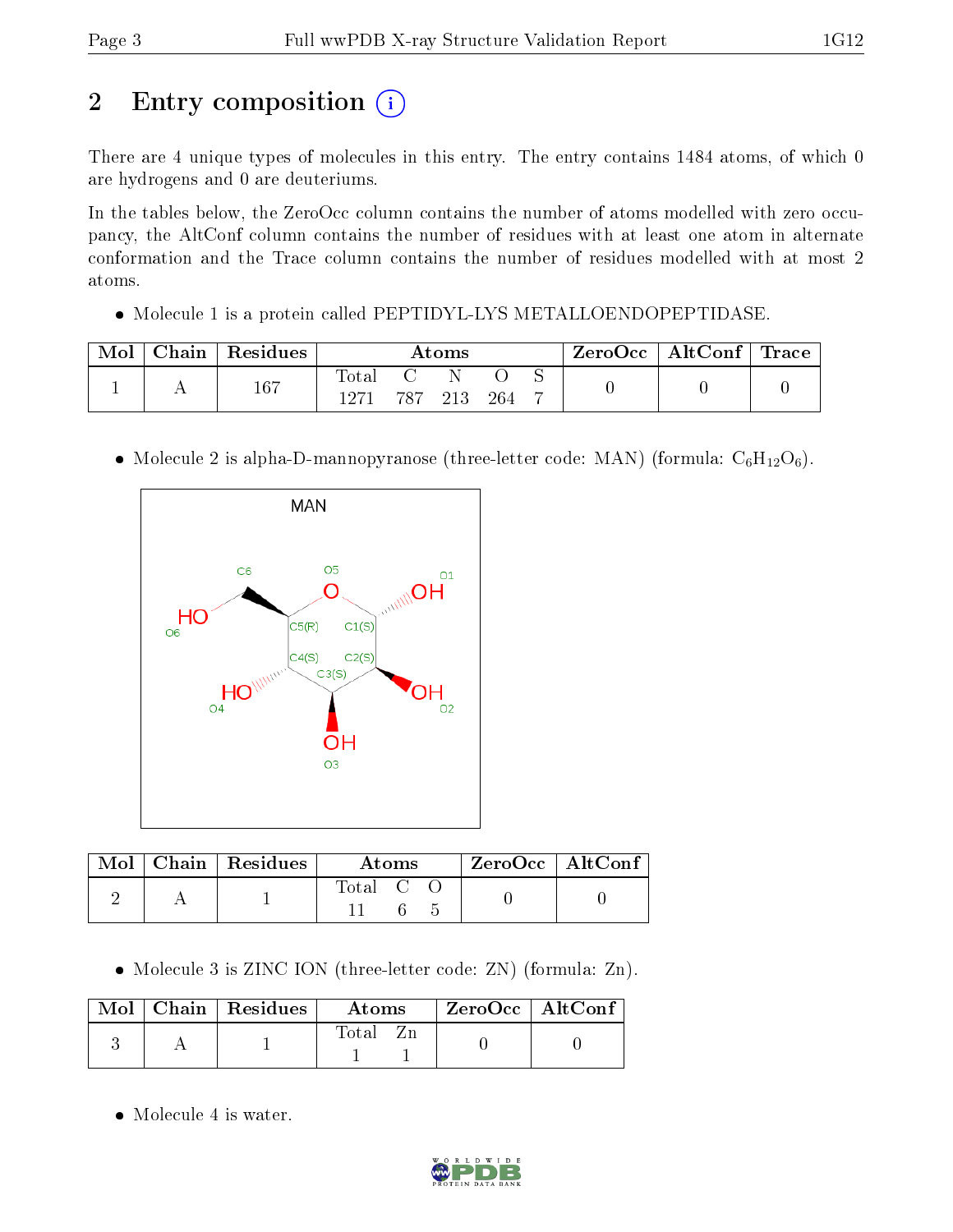|  | $Mol$   Chain   Residues | Atoms        | $ZeroOcc$   AltConf |  |
|--|--------------------------|--------------|---------------------|--|
|  |                          | Fotal<br>201 |                     |  |

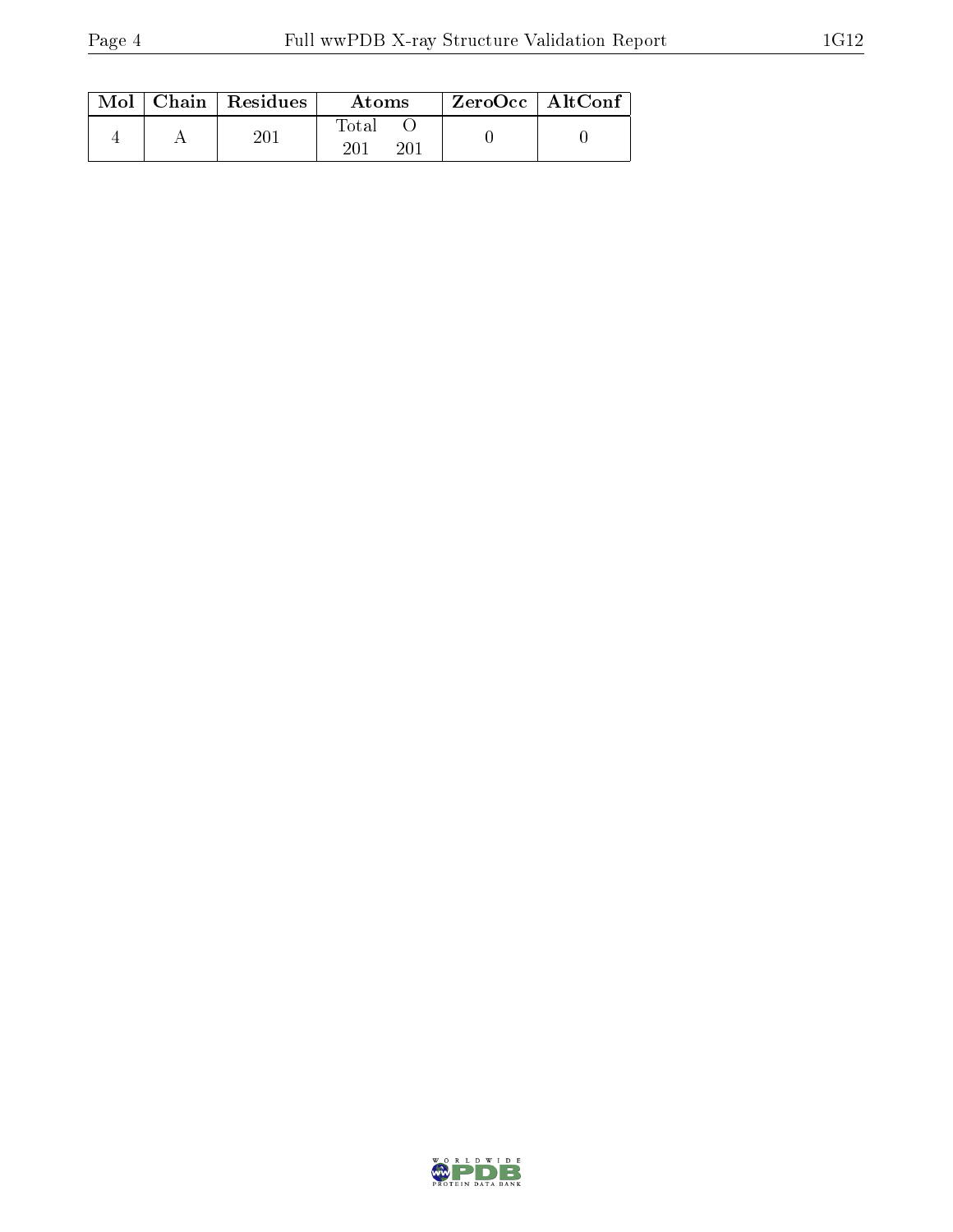# 3 Residue-property plots  $(i)$

These plots are drawn for all protein, RNA, DNA and oligosaccharide chains in the entry. The first graphic for a chain summarises the proportions of the various outlier classes displayed in the second graphic. The second graphic shows the sequence view annotated by issues in geometry and electron density. Residues are color-coded according to the number of geometric quality criteria for which they contain at least one outlier: green  $= 0$ , yellow  $= 1$ , orange  $= 2$  and red  $= 3$  or more. A red dot above a residue indicates a poor fit to the electron density ( $RSRZ > 2$ ). Stretches of 2 or more consecutive residues without any outlier are shown as a green connector. Residues present in the sample, but not in the model, are shown in grey.

• Molecule 1: PEPTIDYL-LYS METALLOENDOPEPTIDASE



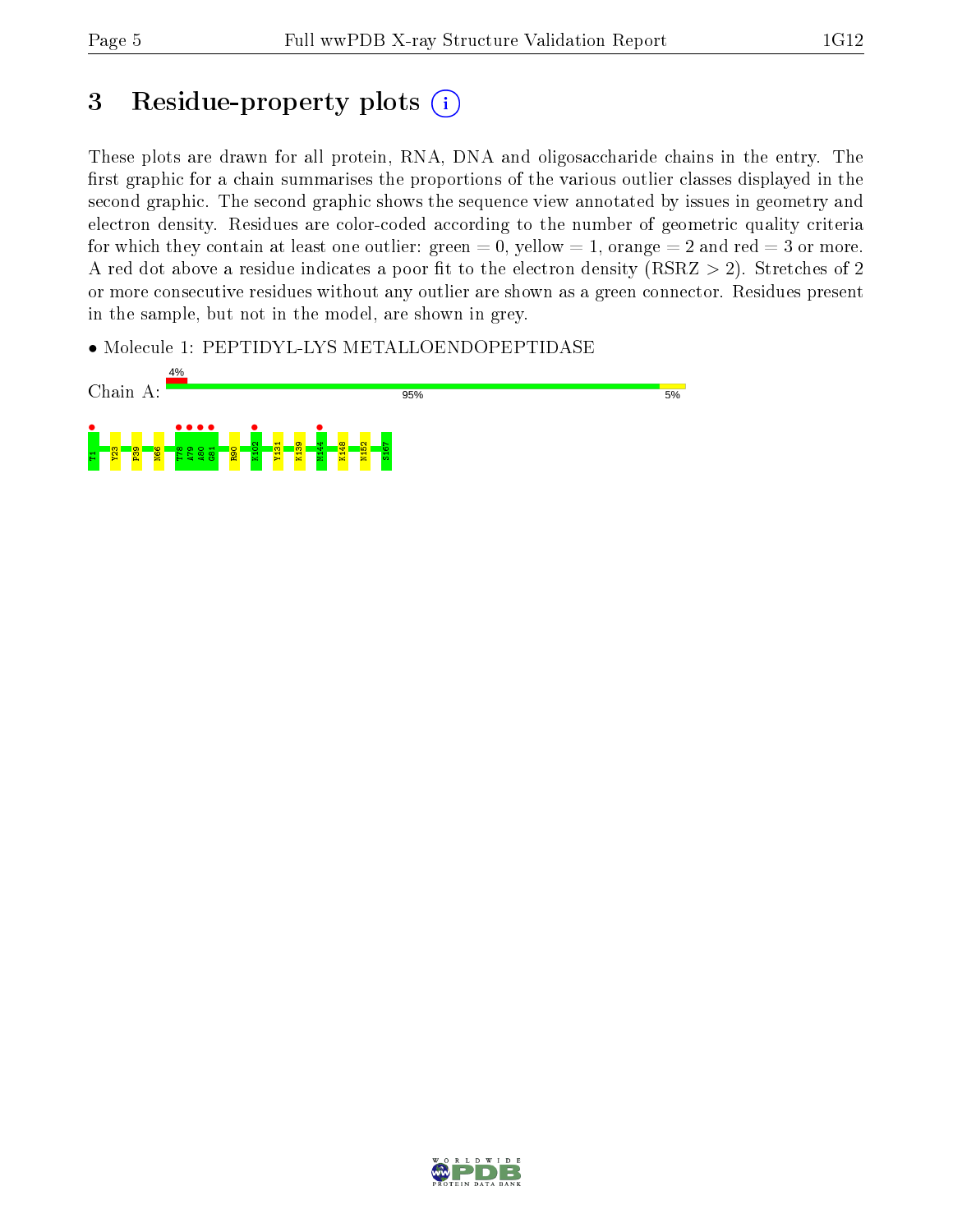## 4 Data and refinement statistics  $(i)$

| Property                                                         | Value                                                  | Source     |
|------------------------------------------------------------------|--------------------------------------------------------|------------|
| Space group                                                      | C121                                                   | Depositor  |
| Cell constants                                                   | $41.76\text{\AA}$<br>$43.63\text{\AA}$<br>76.94Å       | Depositor  |
| a, b, c, $\alpha$ , $\beta$ , $\gamma$                           | $95.48^{\circ}$ $90.00^{\circ}$<br>$90.00^\circ$       |            |
| Resolution $(A)$                                                 | 38.30<br>$-1.60$                                       | Depositor  |
|                                                                  | 38.29<br>$\equiv$ .<br>1.60                            | <b>EDS</b> |
| % Data completeness                                              | $84.3(38.30-1.60)$                                     | Depositor  |
| (in resolution range)                                            | $83.6$ $(38.29 - 1.60)$                                | <b>EDS</b> |
| $R_{merge}$                                                      | 0.07                                                   | Depositor  |
| $\mathrm{R}_{sym}$                                               | (Not available)                                        | Depositor  |
| $\langle I/\sigma(I) \rangle^{-1}$                               | 5.81 (at $1.60\text{\AA}$ )                            | Xtriage    |
| Refinement program                                               | <b>CNS</b>                                             | Depositor  |
|                                                                  | 0.218<br>0.229<br>$\overline{\phantom{a}}$             | Depositor  |
| $R, R_{free}$                                                    | 0.206<br>0.210<br>$\ddot{\phantom{a}}$                 | DCC        |
| $R_{free}$ test set                                              | 763 reflections $(4.97\%)$                             | wwPDB-VP   |
| Wilson B-factor $(A^2)$                                          | 13.9                                                   | Xtriage    |
| Anisotropy                                                       | 0.525                                                  | Xtriage    |
| Bulk solvent $k_{sol}(\text{e}/\text{A}^3), B_{sol}(\text{A}^2)$ | 0.41, 40.8                                             | <b>EDS</b> |
| L-test for twinning <sup>2</sup>                                 | $\overline{< L >$ = 0.49, $\overline{<}$ $L^2>$ = 0.32 | Xtriage    |
| Estimated twinning fraction                                      | $\overline{\text{No}}$ twinning to report.             | Xtriage    |
| $F_o, F_c$ correlation                                           | 0.93                                                   | <b>EDS</b> |
| Total number of atoms                                            | 1484                                                   | wwPDB-VP   |
| Average B, all atoms $(A^2)$                                     | 17.0                                                   | wwPDB-VP   |

Xtriage's analysis on translational NCS is as follows: The largest off-origin peak in the Patterson function is  $9.36\%$  of the height of the origin peak. No significant pseudotranslation is detected.

<sup>&</sup>lt;sup>2</sup>Theoretical values of  $\langle |L| \rangle$ ,  $\langle L^2 \rangle$  for acentric reflections are 0.5, 0.333 respectively for untwinned datasets, and 0.375, 0.2 for perfectly twinned datasets.



<span id="page-5-1"></span><span id="page-5-0"></span><sup>1</sup> Intensities estimated from amplitudes.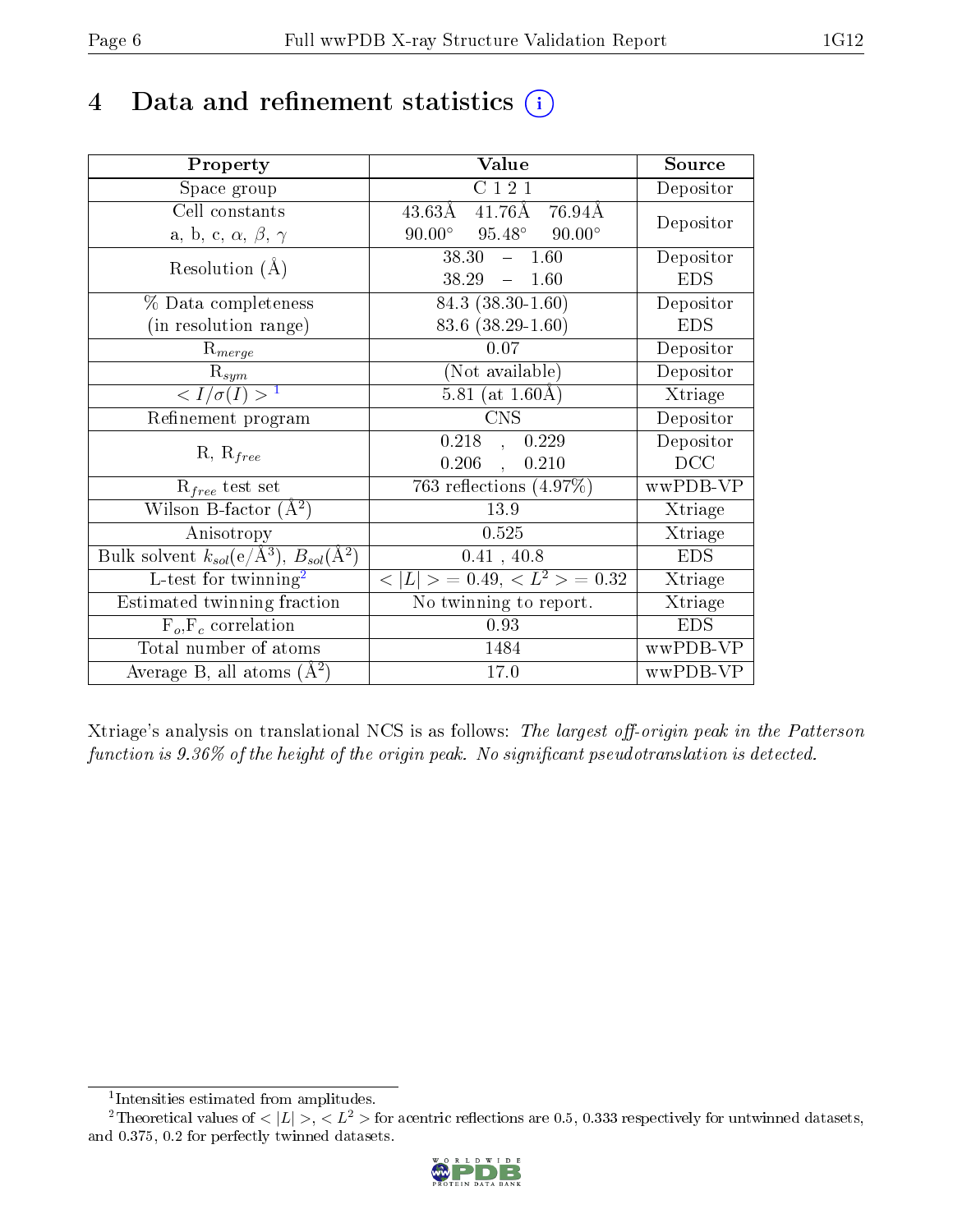# 5 Model quality  $(i)$

## 5.1 Standard geometry  $\overline{()}$

Bond lengths and bond angles in the following residue types are not validated in this section: ZN, MAN

The Z score for a bond length (or angle) is the number of standard deviations the observed value is removed from the expected value. A bond length (or angle) with  $|Z| > 5$  is considered an outlier worth inspection. RMSZ is the root-mean-square of all Z scores of the bond lengths (or angles).

|  | $Mol$   Chain |      | Bond lengths                    | Bond angles |           |  |
|--|---------------|------|---------------------------------|-------------|-----------|--|
|  |               |      | RMSZ $ #Z  > 5$ RMSZ $ #Z  > 5$ |             |           |  |
|  |               | 0.31 | 0/1306                          | 0.52        | $-0/1780$ |  |

There are no bond length outliers.

There are no bond angle outliers.

There are no chirality outliers.

There are no planarity outliers.

### 5.2 Too-close contacts  $(i)$

In the following table, the Non-H and H(model) columns list the number of non-hydrogen atoms and hydrogen atoms in the chain respectively. The H(added) column lists the number of hydrogen atoms added and optimized by MolProbity. The Clashes column lists the number of clashes within the asymmetric unit, whereas Symm-Clashes lists symmetry related clashes.

|  |      |      | Mol   Chain   Non-H   H(model)   H(added)   Clashes   Symm-Clashes |
|--|------|------|--------------------------------------------------------------------|
|  | 1271 | 1141 |                                                                    |
|  |      |      |                                                                    |
|  |      |      |                                                                    |
|  |      |      |                                                                    |
|  |      | 151  |                                                                    |

The all-atom clashscore is defined as the number of clashes found per 1000 atoms (including hydrogen atoms). The all-atom clashscore for this structure is 3.

All (8) close contacts within the same asymmetric unit are listed below, sorted by their clash magnitude.

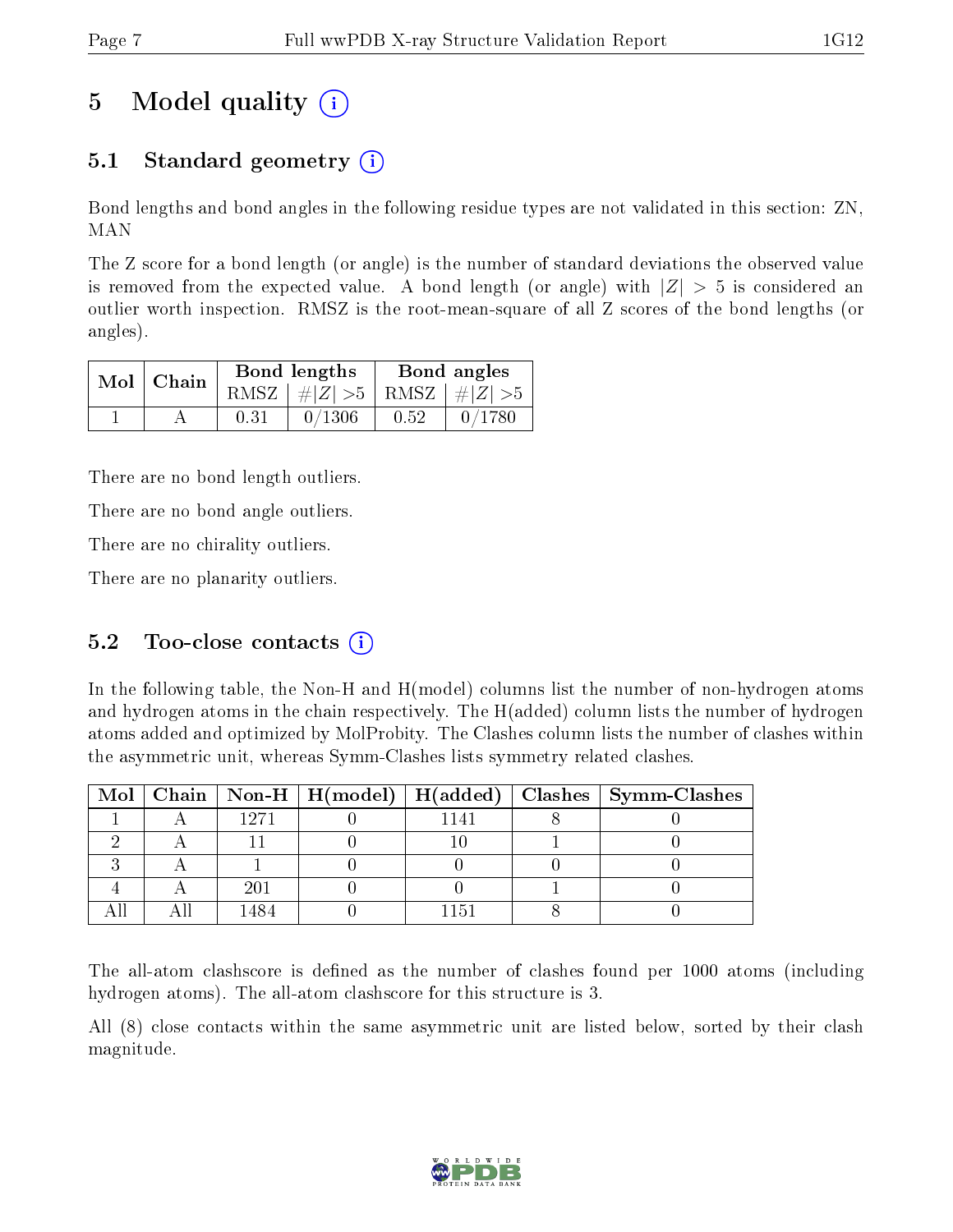| Atom-1              | Atom-2                       | Interatomic<br>distance $(A)$ | Clash<br>overlap<br>$(\AA)$ |
|---------------------|------------------------------|-------------------------------|-----------------------------|
| 1: A: 131: TYR: H   | $1:A:152:ASN:\overline{ND2}$ | 1.92                          | 0.67                        |
| 1:A:39:PRO:HA       | 2: A:900:MAN:H3              | 1.81                          | 0.62                        |
| 1: A: 131: TYR: H   | 1:A:152:ASN:HD22             | 1.54                          | 0.55                        |
| 1:A:90:ARG:HD2      | 4:A:247:HOH:O                | 2.06                          | 0.55                        |
| 1: A: 139: LYS: HZ2 | 1:A:139:LYS:HB2              | 1.81                          | 0.46                        |
| 1: A: 131: TYR: CZ  | 1:A:148:LYS:HD2              | 2.55                          | 0.42                        |
| 1:A:139:LYS:HB2     | 1: A: 139: LYS: NZ           | 2.34                          | 0.42                        |
| 1: A: 131: TYR: N   | 1:A:152:ASN:ND2              | 2.64                          | 0.41                        |

There are no symmetry-related clashes.

#### 5.3 Torsion angles (i)

#### 5.3.1 Protein backbone  $(i)$

In the following table, the Percentiles column shows the percent Ramachandran outliers of the chain as a percentile score with respect to all X-ray entries followed by that with respect to entries of similar resolution.

The Analysed column shows the number of residues for which the backbone conformation was analysed, and the total number of residues.

| $\text{Mol}$   Chain | Analysed                                | Favoured   Allowed   Outliers   Percentiles |  |                                                            |  |
|----------------------|-----------------------------------------|---------------------------------------------|--|------------------------------------------------------------|--|
|                      | $165/167 (99\%)$   162 (98\%)   3 (2\%) |                                             |  | $\begin{array}{ c c c c }\n\hline\n100 & 100\n\end{array}$ |  |

There are no Ramachandran outliers to report.

#### 5.3.2 Protein sidechains (i)

In the following table, the Percentiles column shows the percent sidechain outliers of the chain as a percentile score with respect to all X-ray entries followed by that with respect to entries of similar resolution.

The Analysed column shows the number of residues for which the sidechain conformation was analysed, and the total number of residues.

| Mol   Chain | Analysed                       |                                  | $\perp$ Rotameric   Outliers   Percentiles |    |
|-------------|--------------------------------|----------------------------------|--------------------------------------------|----|
|             | $133/133$ (100\%)   131 (98\%) | $\frac{1}{2}$ (2%) $\frac{1}{1}$ | 65 <sup>1</sup>                            | 44 |

All (2) residues with a non-rotameric sidechain are listed below:

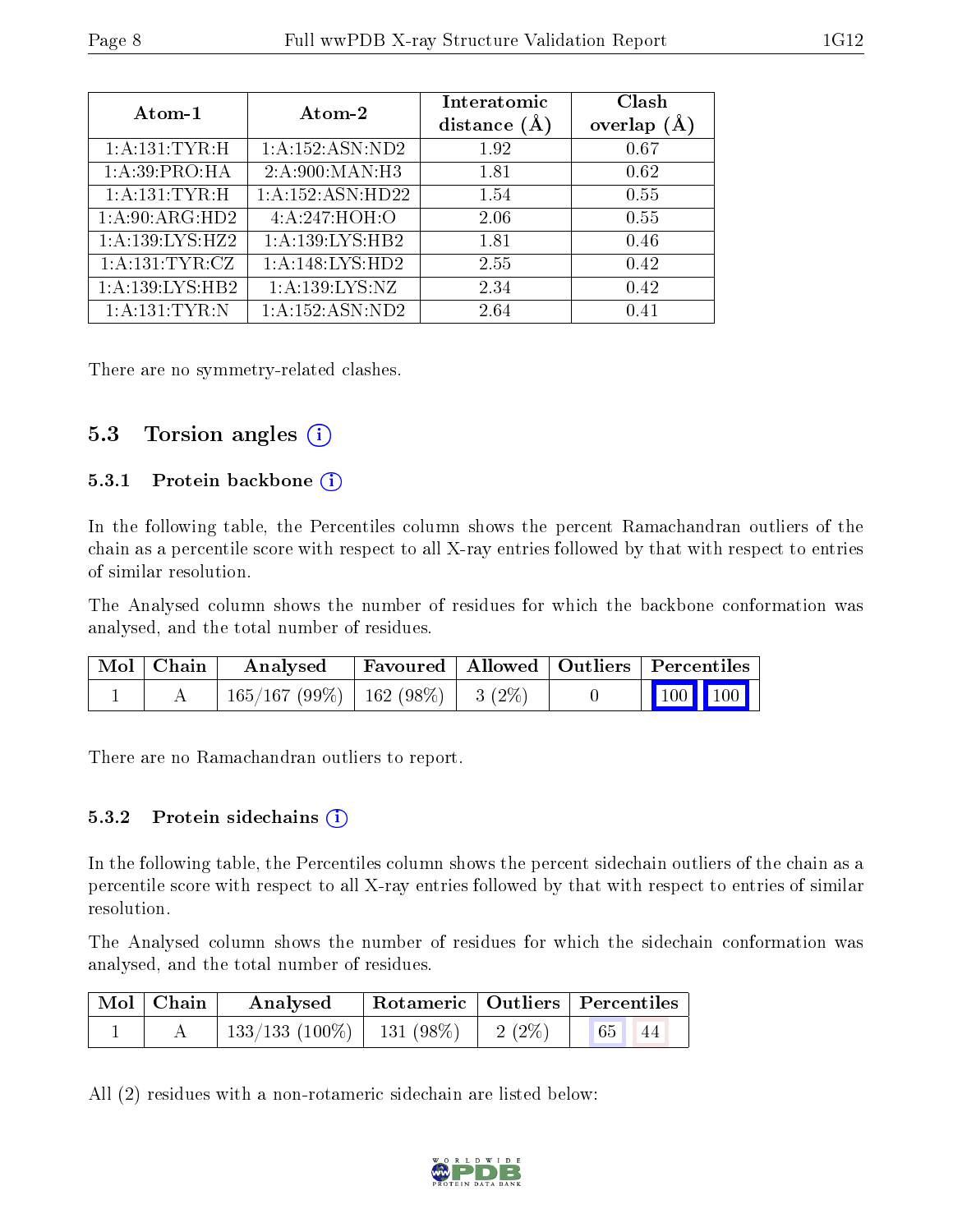| Mol | Chain | Res | Type |
|-----|-------|-----|------|
|     |       | 23  |      |
|     |       |     |      |

Some sidechains can be flipped to improve hydrogen bonding and reduce clashes. All (3) such sidechains are listed below:

| Mol | Chain | Res | 'Type |
|-----|-------|-----|-------|
|     |       |     |       |
|     |       | 152 | ΔSΝ   |
|     |       | 155 |       |

#### 5.3.3 RNA  $(i)$

There are no RNA molecules in this entry.

#### 5.4 Non-standard residues in protein, DNA, RNA chains (i)

There are no non-standard protein/DNA/RNA residues in this entry.

#### 5.5 Carbohydrates (i)

There are no monosaccharides in this entry.

### 5.6 Ligand geometry (i)

Of 2 ligands modelled in this entry, 1 is monoatomic - leaving 1 for Mogul analysis.

In the following table, the Counts columns list the number of bonds (or angles) for which Mogul statistics could be retrieved, the number of bonds (or angles) that are observed in the model and the number of bonds (or angles) that are dened in the Chemical Component Dictionary. The Link column lists molecule types, if any, to which the group is linked. The Z score for a bond length (or angle) is the number of standard deviations the observed value is removed from the expected value. A bond length (or angle) with  $|Z| > 2$  is considered an outlier worth inspection. RMSZ is the root-mean-square of all Z scores of the bond lengths (or angles).

| Mol | <b>Type</b> | $\mid$ Chain $\mid$ | $^{\dagger}$ Res | Link |        | Bond lengths |         |            | Bond angles |                          |
|-----|-------------|---------------------|------------------|------|--------|--------------|---------|------------|-------------|--------------------------|
|     |             |                     |                  |      | Counts | RMSZ         | $\# Z $ | Counts     | RMSZ        | $\# Z $                  |
|     | AN<br>M     | . .                 | 900              |      |        | 1.76         |         | 15, 15, 17 | 1.40        | $\overline{2}$<br>$13\%$ |

In the following table, the Chirals column lists the number of chiral outliers, the number of chiral centers analysed, the number of these observed in the model and the number defined in the

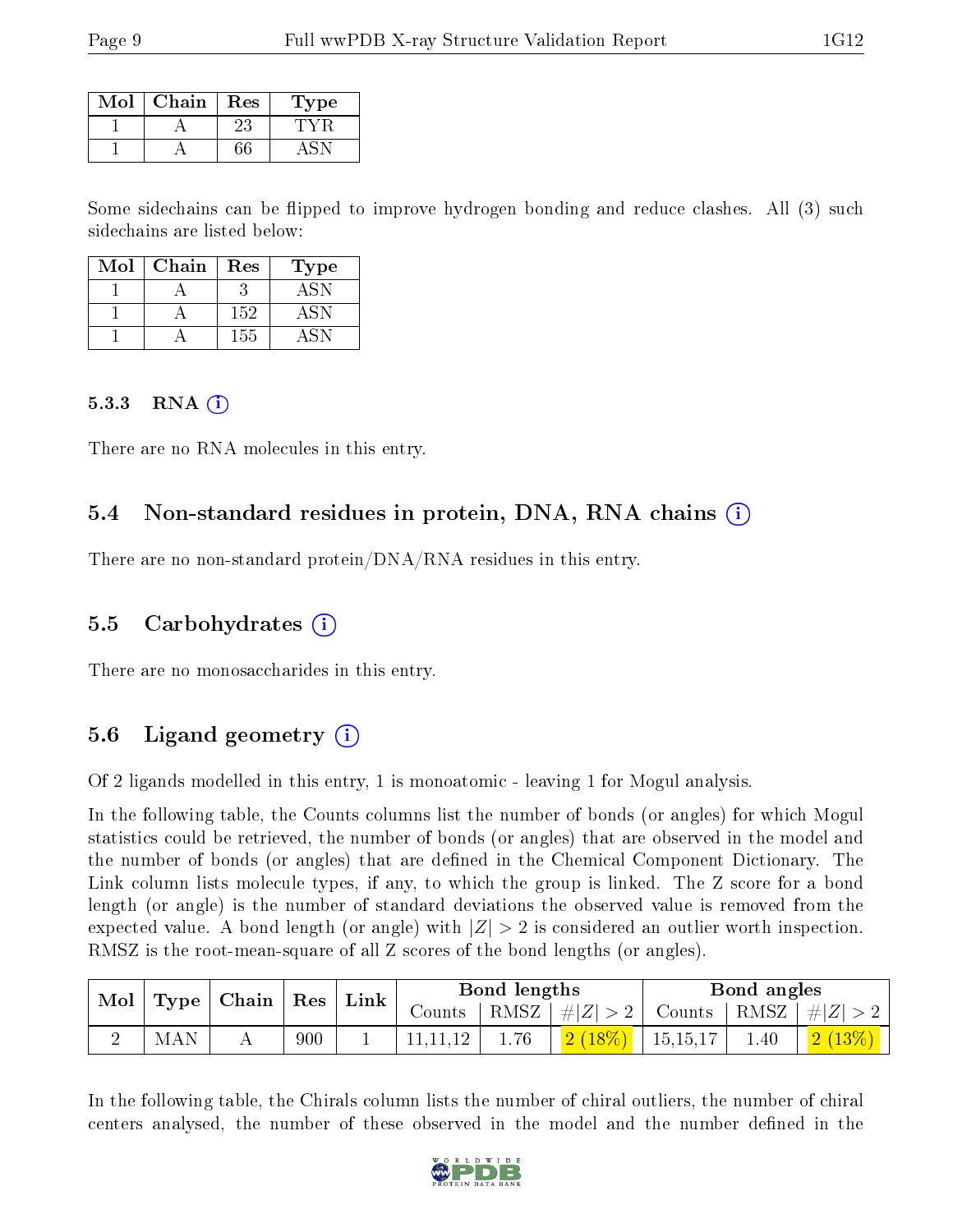Chemical Component Dictionary. Similar counts are reported in the Torsion and Rings columns. '-' means no outliers of that kind were identified.

|       |         |        | Mol   Type   Chain   Res   Link   Chirals   Torsions   Rings |  |
|-------|---------|--------|--------------------------------------------------------------|--|
| ' MAN | - 900 - | $\sim$ | $\left  \frac{2}{2/2/19/22} \right $ 0/1/1/1                 |  |

All (2) bond length outliers are listed below:

|  |     | Mol   Chain   Res   Type   Atoms |      | $Z \parallel$ Observed( $\AA$ )   Ideal( $\AA$ ) |  |
|--|-----|----------------------------------|------|--------------------------------------------------|--|
|  | 900 | $+$ MAN $+$ C2-C3                | 4.43 | 1.59                                             |  |
|  | 900 | $MAN$   O5-C5   2.34             |      | ı.48                                             |  |

All (2) bond angle outliers are listed below:

| Mol | Chain |     | $\text{Res}$   $\text{Type}$ | Atoms                  |              | Observed $(°)$ | Ideal $(^\circ)$ |
|-----|-------|-----|------------------------------|------------------------|--------------|----------------|------------------|
|     |       | 900 |                              | MAN   O5-C5-C6   -2.83 |              | 102.77         | 107.20           |
|     |       | 900 |                              | $MAN$   C3-C4-C5       | $\vert 2.46$ | 114.63         | 110.24           |

There are no chirality outliers.

All (2) torsion outliers are listed below:

| Mol | Chain |     | $\vert$ Res $\vert$ Type | Atoms         |
|-----|-------|-----|--------------------------|---------------|
|     |       | 900 | MAN –                    | $O5-C5-C6-O6$ |
|     |       | ann | MAN                      | $C4-C5-C6-O6$ |

There are no ring outliers.

1 monomer is involved in 1 short contact:

|  |             | Mol   Chain   Res   Type   Clashes   Symm-Clashes |
|--|-------------|---------------------------------------------------|
|  | $900 + MAN$ |                                                   |

#### 5.7 [O](https://www.wwpdb.org/validation/2017/XrayValidationReportHelp#nonstandard_residues_and_ligands)ther polymers  $(i)$

There are no such residues in this entry.

### 5.8 Polymer linkage issues  $(i)$

There are no chain breaks in this entry.

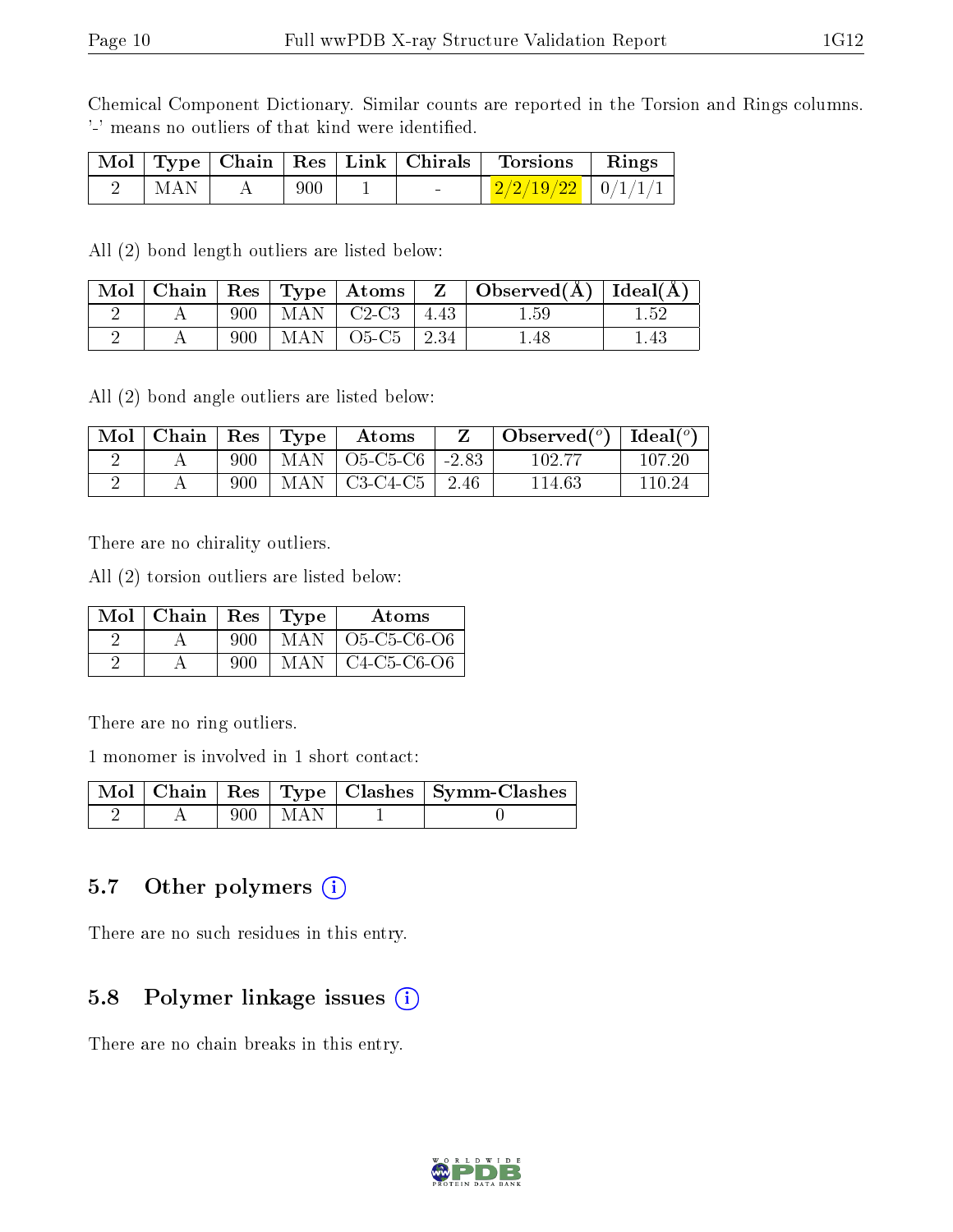## 6 Fit of model and data  $\left( \cdot \right)$

### 6.1 Protein, DNA and RNA chains (i)

In the following table, the column labelled  $#RSRZ>2'$  contains the number (and percentage) of RSRZ outliers, followed by percent RSRZ outliers for the chain as percentile scores relative to all X-ray entries and entries of similar resolution. The OWAB column contains the minimum, median,  $95<sup>th</sup>$  percentile and maximum values of the occupancy-weighted average B-factor per residue. The column labelled  $Q< 0.9$  lists the number of (and percentage) of residues with an average occupancy less than 0.9.

| $\mid$ Mol $\mid$ Chain | Analysed       | ${ <\hspace{-1.5pt}{\mathrm{RSRZ}} \hspace{-1.5pt}>}$ | $\rm \#RSRZ{>}2$                         | $\mid$ OWAB(Å <sup>2</sup> ) $\mid$ Q<0.9 $\mid$ |  |
|-------------------------|----------------|-------------------------------------------------------|------------------------------------------|--------------------------------------------------|--|
|                         | 167/167 (100%) | 0.32                                                  | $\mid 7(4\%)$ 36 33 $\mid$ 9, 14, 22, 26 |                                                  |  |

All (7) RSRZ outliers are listed below:

| Mol | Chain | Res | Type       | <b>RSRZ</b> |
|-----|-------|-----|------------|-------------|
|     |       | 80  | ALA        | 3.9         |
| 1   |       |     | THR        | 3.3         |
| 1   |       | 78  | THR        | 3.1         |
| 1   |       | 79  | ALA        | 3.1         |
|     |       | 144 | MET        | 2.7         |
| 1   |       | 102 | <b>LYS</b> | 2.5         |
|     |       |     | GLY        | 2.4         |

### 6.2 Non-standard residues in protein, DNA, RNA chains  $(i)$

There are no non-standard protein/DNA/RNA residues in this entry.

### 6.3 Carbohydrates  $(i)$

There are no monosaccharides in this entry.

### 6.4 Ligands  $(i)$

In the following table, the Atoms column lists the number of modelled atoms in the group and the number defined in the chemical component dictionary. The B-factors column lists the minimum, median,  $95<sup>th</sup>$  percentile and maximum values of B factors of atoms in the group. The column labelled  $Q< 0.9$  lists the number of atoms with occupancy less than 0.9.

|            |  |                        |      | $\mid$ Mol $\mid$ Type $\mid$ Chain $\mid$ Res $\mid$ Atoms $\mid$ RSCC $\mid$ RSR $\mid$ B-factors(Å <sup>2</sup> ) $\mid$ Q<0.9 $\mid$ |  |
|------------|--|------------------------|------|------------------------------------------------------------------------------------------------------------------------------------------|--|
| <b>MAN</b> |  | $900$   $11/12$   0.76 | 0.27 | 19, 20, 21, 22                                                                                                                           |  |

Continued on next page...